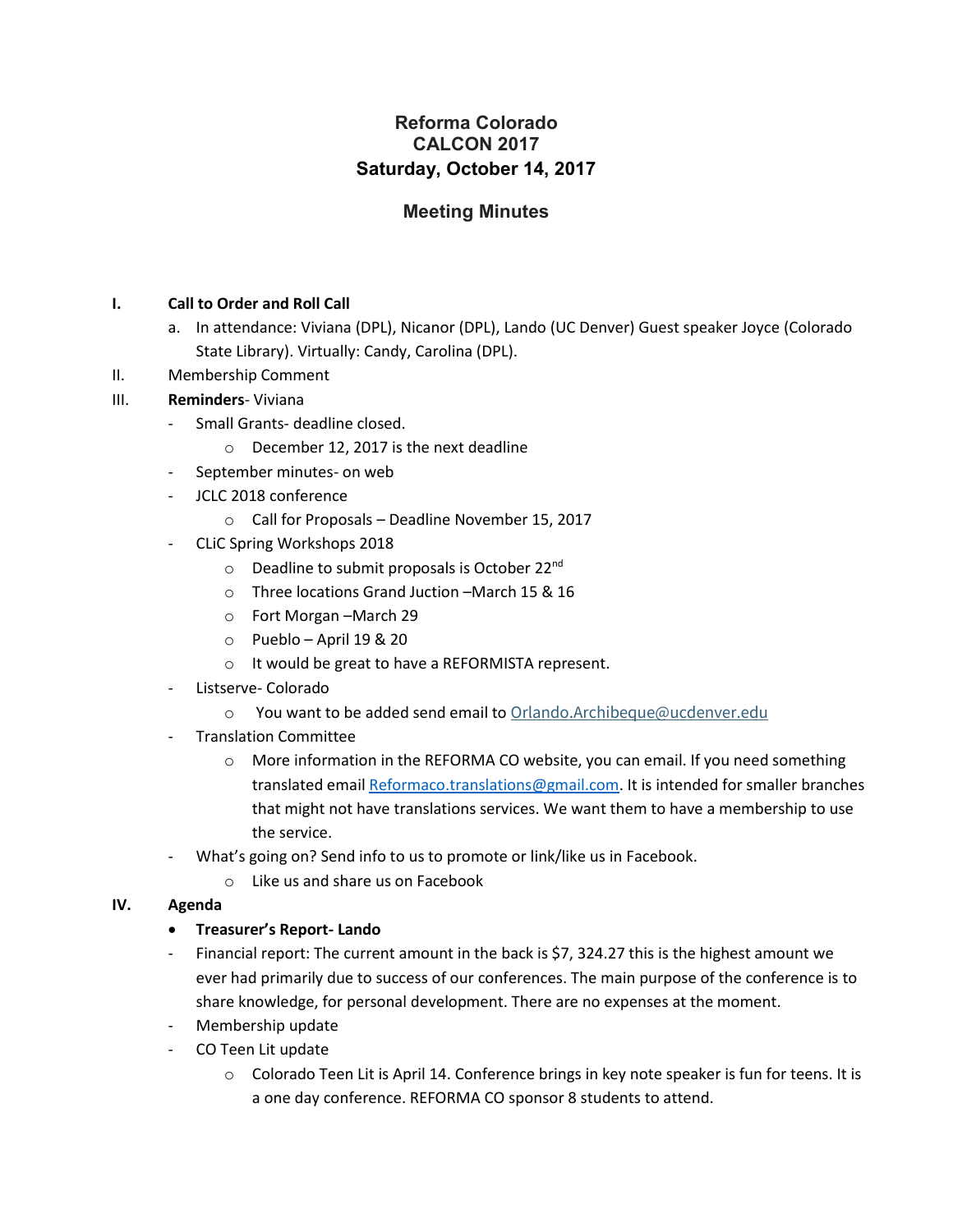- $\circ$  It gets our name out there. The keynote speaker is Raúl the Third Illustrator of "Lowriders in Space" and "Lowriders to the Center of the Earth" by Cathy Camper
- $\circ$  Adult registration is \$75 Students \$40 for students Registration opens February 5<sup>th</sup>
- o 800 student have attended in the past.

## **Conference Report/Update- Candy**

- a. Conference will be held at the PPA Event Center Saturday May 19, 2018. Save the date
- b. You are the first ones to know, the date.
- c. Call for presenters coming soon.

### **ALA Midwinter/ Fundraiser- Nicanor**

- a. Fundraiser during midwinter at el Museo De Las Americas.
- b. Saturday February 10, 2018 from 6-10 p.m.
	- i. Snacks
	- ii. Drinks
	- iii. Music
	- Ticket prize. ?

## **National Updates**

- o General member meeting Monday February 12 1-4
- o Will national REFORMA conference be rescheduled?
- o Have not receive information. .. We are not going to reschedule conference.
- o In for 4 years 2021 REFORMA 50 years anniversary.
- $\circ$  Technology part of REFORMA looks old. Setting a very active group of volunteers.
- o Need of Volunteers for several committees. List of committees found [here.](http://www.reforma.org/committees)
- o 1971 REFORMA was founded as a national conference.
- o New strategic plan for REFORMA- how they want to see REFORMA evolved.

#### **V. Special Guest: 8:30 – Joyce**

## **Joyce Johnson, Growing Readers Together Coordinator: Colorado State Library**

- Growing reader's together. Innovated way to support adult literacy. Project helping young children. Information about the project. "2013 School readiness for all" focus on Child care provides.
- Informal child care providers. There are people who are watching children like family members, neighbors. A large percentage of children are care for in those settings.
- Early child hood, grants where to increase quality. Target license facilities.
- There is a disconnect families use people that they know.
- How to support: to reach families that are not in a license child care setting. Libraries are a trusted institution. Create a program that will. The program focus the first year outside of the metro area. Second year included Aurora. If you are just watching someone else's children, who are this people? How do we find them? Small communities.
- Find the informal child care providers, and create programs for them. Classes, build partnership, directly provide resources, kit that can be kept, best practices, music, materials are given to them. Groups and classes.